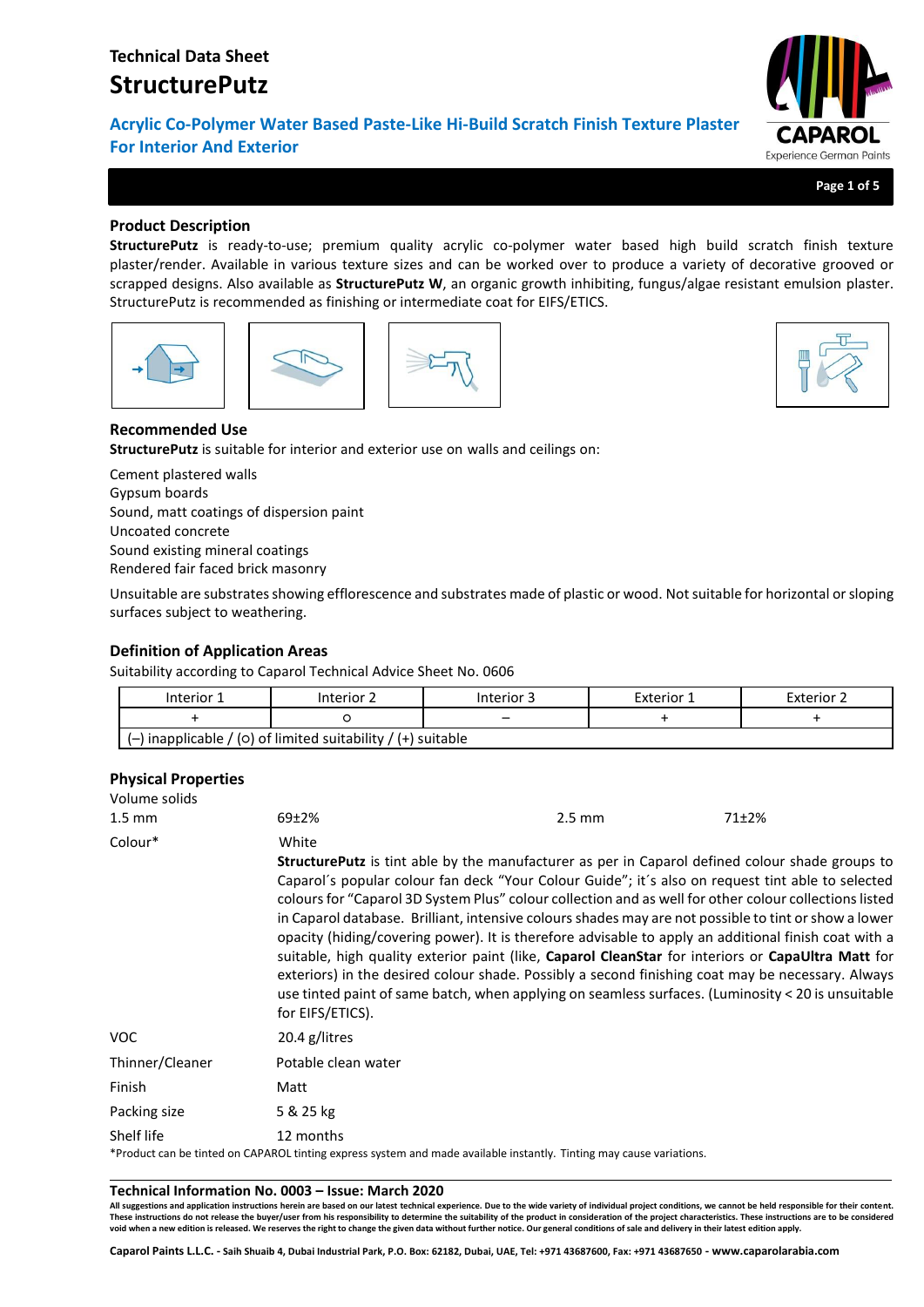**Acrylic Co-Polymer Water Based Paste-Like Hi-Build Scratch Finish Texture Plaster For Interior And Exterior**



**Page 2 of 5**

## **Advantages**

Environment friendly and practically odourless Excellent application properties with trowel or suitable spray machine Can be top-coated with water based or solvent based paint Ability to cover small undulations Good scrub resistance Excellent hiding power Capable of capillary diffusion Available with anti-fungal properties

# **Certificates and Test Values\***

Weatherproof, extremely low water absorption, water-repellent as per DIN 4108 Adhesion to concrete > 0.8 N/mm² as per EN1504-2 Reaction to fire: A2-s1, d0 as per DIN EN 13501-1 (non-combustible) Water vapour transmission to Class V<sub>2</sub> according to EN 1602-1 DCLD Product Conformity certified ESMA ECAS GREEN LABEL 5 Star Environmental Efficiency Rating certified Abu Dhabi Quality and Conformity Council Conformity certified ADCE certified civil supplier

\*Additional certificates and approvals may available on request or could be arranged if required.

## **Surface Preparation**

The substrate must be even, clean, permanently dry, solid, sound/stable, and free from inclusions, loose particles and all separating materials that may prevent adhesion. Remove unsound coatings of enamels, dispersion paints, synthetic renders/plasters and unsound mineral paint coatings. Concrete and plaster surfaces with dirt deposits or fines/sintered layer must be cleaned mechanically or with high-pressure cleaner, in compliance with the regulations.

Clean sound, adherent paint coatings dry or wet. Clean surfaces with organic growth (moss, algae and mild) by high pressure water jet in compliance with the regulations. Treat the surfaces with **CapaTox** and allow drying thoroughly. Clean surfaces soiled with industrial gases or soot by high pressure water jet and suitable cleaners in compliance with the regulations. The penetration of water and moisture in cracks, joints, coarse-textured pores, etc., must be excluded.

If necessary, carry out additional substrate levelling measures. Check existing coatings for their load-bearing capacity. Remove any non-load bearing or structurally weak coatings. Any damaged areas or surface irregularities should be repaired before application. Repairs must be well set and dried out. Damp or not fully cured substrates can lead to defects in subsequent coats, such as blistering or cracks.

It is most important that substrates are correctly prepared prior to application of paint.

## **Mixing Paint**

**StructurePutz** is single component water based product, should be mixed properly before application. The material can be diluted with potable clean water only.

Stir **StructurePutz** with a low-speed stainless steel agitator. Do not use mixers made of aluminium - danger of discolouration. Use as little water as possible to achieve application consistency. Stir well before application.

For machine application the amount of water added depends on the requirement of the respective machine/pump. If necessary adjust to working consistency with tap water (max. 2 % if manually applied and max. 5 % for spray application).

#### **Technical Information No. 0003 – Issue: March 2020**

**All suggestions and application instructions herein are based on our latest technical experience. Due to the wide variety of individual project conditions, we cannot be held responsible for their content.** These instructions do not release the buyer/user from his responsibility to determine the suitability of the product in consideration of the project characteristics. These instructions are to be considered **void when a new edition is released. We reserves the right to change the given data without further notice. Our general conditions of sale and delivery in their latest edition apply.**

**Caparol Paints L.L.C. - Saih Shuaib 4, Dubai Industrial Park, P.O. Box: 62182, Dubai, UAE, Tel: +971 43687600, Fax: +971 43687650 - www.caparolarabia.com**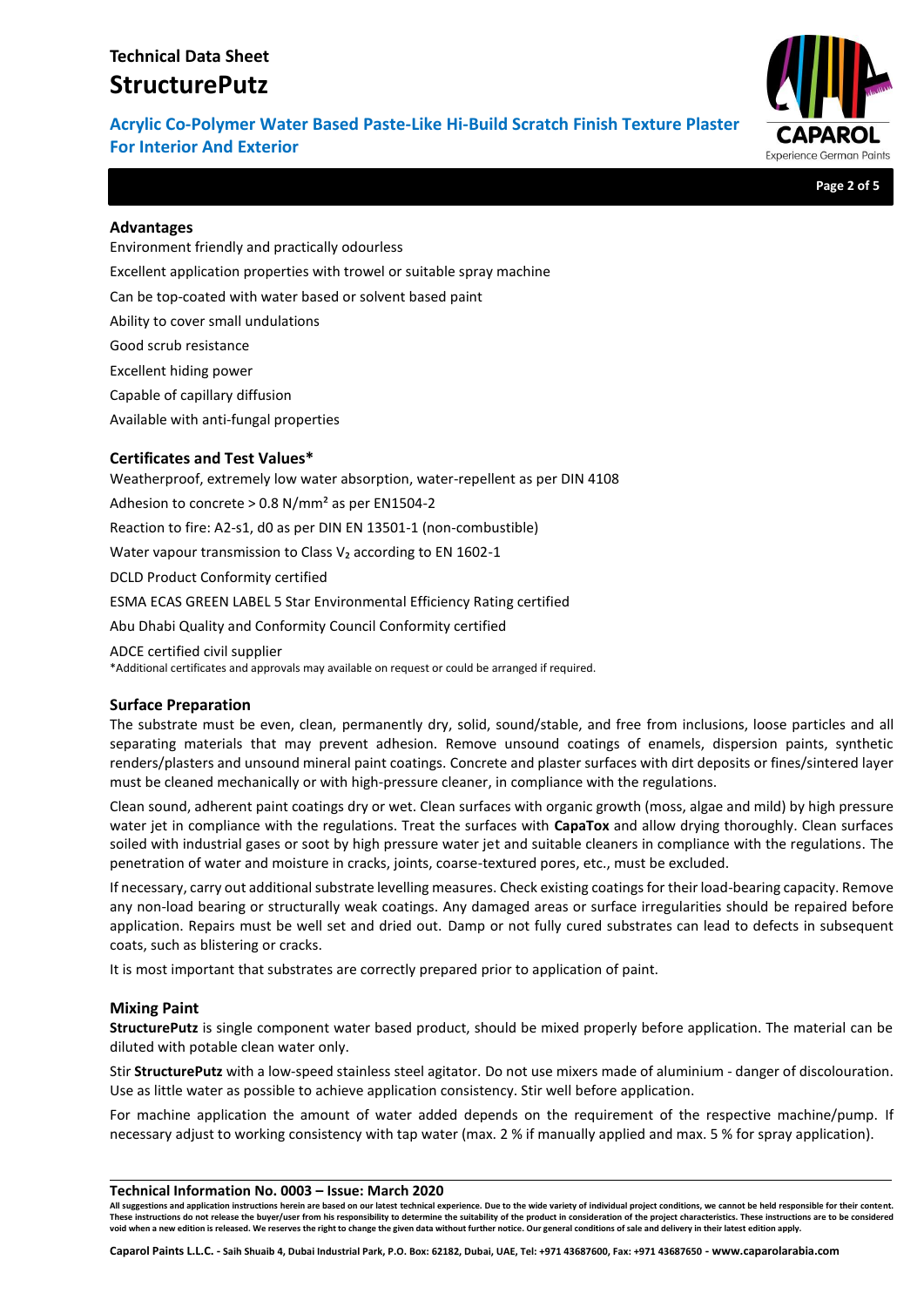# **Acrylic Co-Polymer Water Based Paste-Like Hi-Build Scratch Finish Texture Plaster For Interior And Exterior**



**Page 3 of 5**

Ensure short stirring times at low speed to prevent foam formation in the binding agent. Foam formation can have an impact on wet adhesion with significantly lower consumption, and hence due to the lower plaster/render density, can cause the substrate to shine through. This, in turn, leads to patchy and inhomogeneous drying of the render layer. As a rule, in case of strong colour shades less water needs to be added to achieve the optimum application consistency.

Diluting the material too much will make application more difficult and will result in poorer characteristics (e.g. hiding power, colour shade). It´s strongly recommend to use the thinned paint in same shift and not to store for next day as there are might chances of paint losing its characteristic's, settling, formation and chances of bacterial contamination from external sources. Hence recommended to estimate paint required for the shift and mix accordingly to avoid any problems.

# **Film Thickness and Spreading Rate\***

| Dry film thickness | Theoretical spreading rate       | Theoretical consumption       |
|--------------------|----------------------------------|-------------------------------|
| $1.5 \text{ mm}$   | $0.35 - 0.40$ m <sup>2</sup> /kg | 2.5 - 2.9 kg/m <sup>2</sup>   |
| 2.5 mm             | $0.25 - 0.30$ m <sup>2</sup> /kg | $3.3 - 4.0$ kg/m <sup>2</sup> |

\*Spreading rates are indicative per coat, due allowance and wastage factor should be considered in practical application. This indication does not take into account usage for spilling or loss on site. The figure may also vary according to substrate or application conditions. The exact rate of consumption for your particular project is best established by a trial application on site and executed by your desired applicator.

# **Drying Time\***

| Substrate temperature | $10^{\circ}$ C | $25^{\circ}$ C | $40^{\circ}$ C |  |
|-----------------------|----------------|----------------|----------------|--|
| Touch dry             |                |                |                |  |
| Dry to over coat      | 32             | 16             |                |  |
| Ready for stress      | 192            | 96             | 48             |  |

\*The material cures physically by evaporation of water. Drying time generally related to air circulation, temperature, film thickness, no of coats and relative humidity. The given data must be considered as guidelines per coat only. The actual drying time before recoating may be shorter or longer, depending on film thickness, ventilation, humidity, underlying paint system, requirement for early handling and mechanical strength etc. The figures given are typical with: Good ventilation (outdoor exposure or free circulation of air), typical film thickness, on coat on top of inert substrate and relative humidity 70%.

# **Application Conditions**

Substrate temperature should be min.5°C and at least 3°C above the dew point of the air. Suitable processing temperature should between + 5 °C to approx. 40 °C for material, substrate, water and ambient air during application and curing. At application below 10°C drying temperature will be significantly extended and spraying characteristics may be impaired. Paint to be applied to suitable primed surface.

Do not apply during strong wind, fog, high relative humidity, and imminent rain or frost. Do not apply or leave to dry in direct sunlight as this can lead to differences in gloss levels and even to slight cloudiness.

# **Application Equipment's/Tools**

Manually application by stainless steel-, plastic trowel & PU board

Machine application with a hopper gun or commonly-available render spray machines for textured renders or other suitable spraying machines/pumps

## **Typical Application Procedure\***

Depending on the type and condition of the substrate, it may be necessary to apply consolidating, absorbency-regulating prime coatings. On suitable mineral substrate it is usually necessary to apply an absorbency-equalizing and adhesionpromoting prime coat with **CapaPutz Primer**. On organic substrates we recommend using colour-adjusting intermediate coats if the colour shade of the finishing render is very different to the colour shade of the substrate. When using scratched render textures, a colour shade adjusting intermediate coat with **CapaPutz Primer** is generally recommended. **CapaPutz Primer** can be tinted in the matching colour shade before applying tinted **StructurePutz**.

Allow thorough drying of priming/intermediate coats before further application. Apply the textured render with stainless steel trowel or suitable spraying equipment homogeneously to the complete surface and immediately rub down to the size.

#### **Technical Information No. 0003 – Issue: March 2020**

**All suggestions and application instructions herein are based on our latest technical experience. Due to the wide variety of individual project conditions, we cannot be held responsible for their content.** These instructions do not release the buyer/user from his responsibility to determine the suitability of the product in consideration of the project characteristics. These instructions are to be considered **void when a new edition is released. We reserves the right to change the given data without further notice. Our general conditions of sale and delivery in their latest edition apply.**

**Caparol Paints L.L.C. - Saih Shuaib 4, Dubai Industrial Park, P.O. Box: 62182, Dubai, UAE, Tel: +971 43687600, Fax: +971 43687650 - www.caparolarabia.com**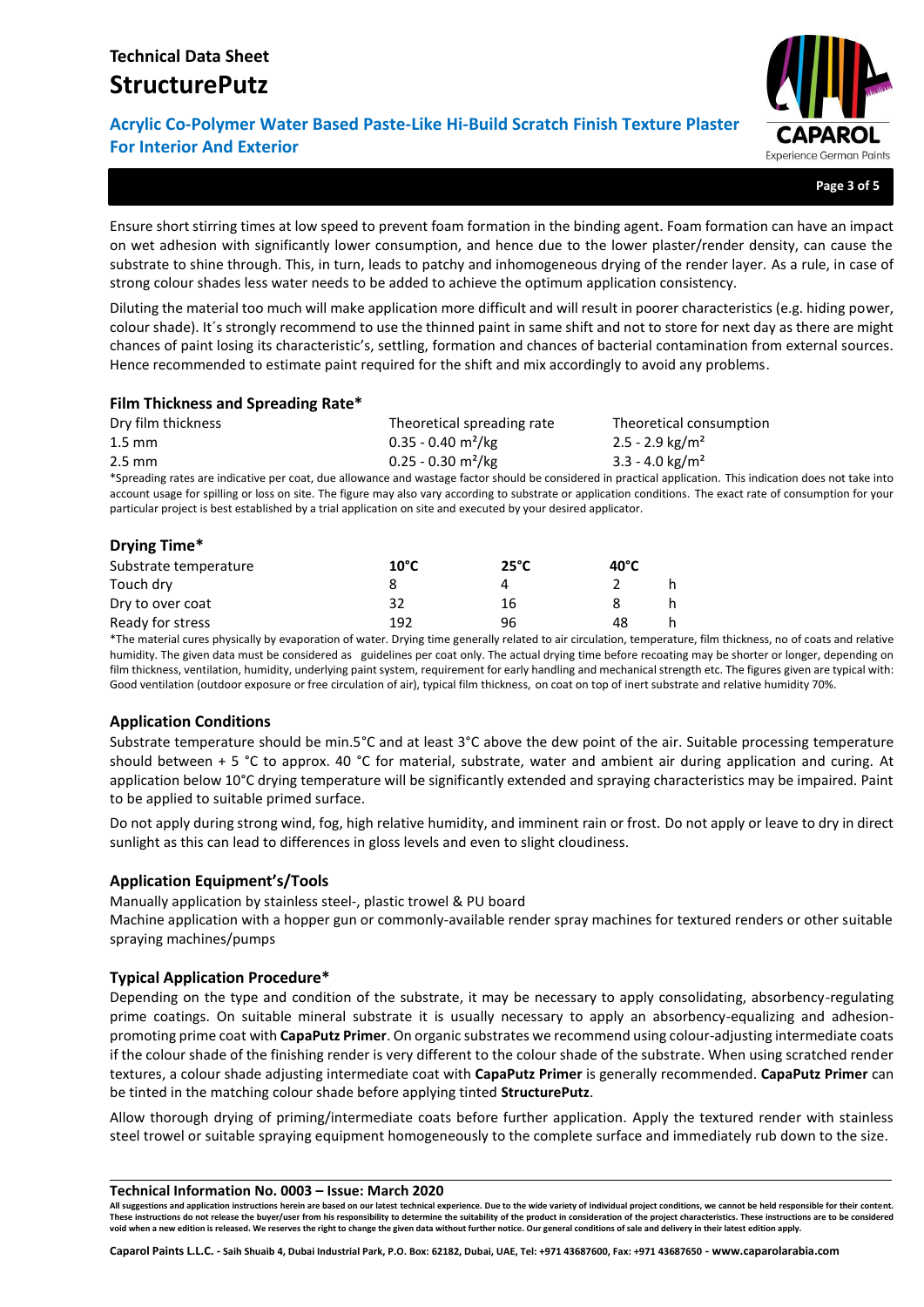**Acrylic Co-Polymer Water Based Paste-Like Hi-Build Scratch Finish Texture Plaster For Interior And Exterior**



**Page 4 of 5**

Directly after that treat the material evenly with a plastic trowel or PU-board, by circularly ´ironing´ (scraped render), or textures the material horizontally, vertically or circularly (grooved render), as desired.

For spray application the nozzle size depends on particle sizes. (Nozzle size = particle size x 4).

Apply thoroughly an even layer during spray application and avoid overlapping that may be caused by stories of scaffolding.

To achieve an even texture always the same craftsmen should work on a surface. To avoid lapping on large area surfaces, care should be taken to have a sufficient number of hands/craftsmen on the job and to apply the material wet-on-wet without interruption.

\* For system specific application instructions please refer to detailed MS (method statement) or specification.

## **Typical Paint System\***

**StructurePutz** can be used on suitable interior and exterior surfaces as follows:

### **Interior and exterior surface standard typical paint system Coats**

| CapaPutz Primer (recommended to be tinted in the matching colour shade) |       |
|-------------------------------------------------------------------------|-------|
| StructurePutz                                                           |       |
| Top coat (optional, if required)                                        | (1-2) |

\* StructurePutz can be used as intermediate or finish coat as required by specifications. Above mentioned paint system is for general guide line only, can be changed as per specification requirements. As it is impossible to list herein the wide variety of substrates and their specific problems, please request our technical assistance in case of queries. We will provide appropriate working methods.

### **Important Note**

The characteristic values stated are average values or approx. values. We use natural raw materials in our products, which mean that the stated values can vary slightly in the same delivery batch; this does not affect the suitability of the product for its intended purpose. Being natural products, the granular materials used in the render/plaster finishes, may occasionally cause slight colour variation in the finished coating. Use only material marked with identical batch numbers or, if utilizing material from different batches, mix the entire quantity needed in advance.

The surface roughness profile is influenced by the chosen tool; hence always the same type of texturing tool should be used. The tools mentioned above are recommendations only.

StructurePutz coatings are unsuitable for application on horizontal surfaces exposed to rain or moisture. Copper traces (Cu ions in rainwater) may react with components of StructurePutz and lead to brownish staining. Therefore, corresponding copper surfaces must be protected from oxidation.

In case of moist weather conditions (rain, dew, fog) yellowish transparent traces of additives, showing a slightly glossy shine and stickiness, may occur on the surface of compact, cool substrates or by means of delayed drying caused by the weather. The traces of additives (Emulsifier washouts) are water-soluble and will disappear under the influence of a sufficient water quantity, e.g. repeated intensive rainfalls. The quality of the dried coating will not be affected by these changes. In case of direct reworking, all traces of additives must be pre-wetted and completely removed after a short reaction time. An additional priming coat of **CapaAcryl Primer** must be applied. The traces cannot occur when the material is applied under suitable climatic conditions. This does not constitute an impairment of product quality.

Mechanical loads on matt façade paints or coatings in dark shades may produce bright-toned stripes as a product specific property (no writing resistance).

Touching up surfaces is depending on many parameters and may be visible after drying.

**Please note: It is recommended to use trained and experienced applicator to carry out texture coat works.**

### **Colour Stability**

Due to weathering, and in particular due to the intensity of UV radiation and the effect of humidity, the surface of coatings changes over time. This can result in visible changes in colour. At the same time, it is a process which is influenced by material and project conditions. Hence, it is the state of the art to improve the colour stability for intense and/or very dark colour shades through an additional paint build-up.

#### **Technical Information No. 0003 – Issue: March 2020**

**All suggestions and application instructions herein are based on our latest technical experience. Due to the wide variety of individual project conditions, we cannot be held responsible for their content.** These instructions do not release the buyer/user from his responsibility to determine the suitability of the product in consideration of the project characteristics. These instructions are to be considered **void when a new edition is released. We reserves the right to change the given data without further notice. Our general conditions of sale and delivery in their latest edition apply.**